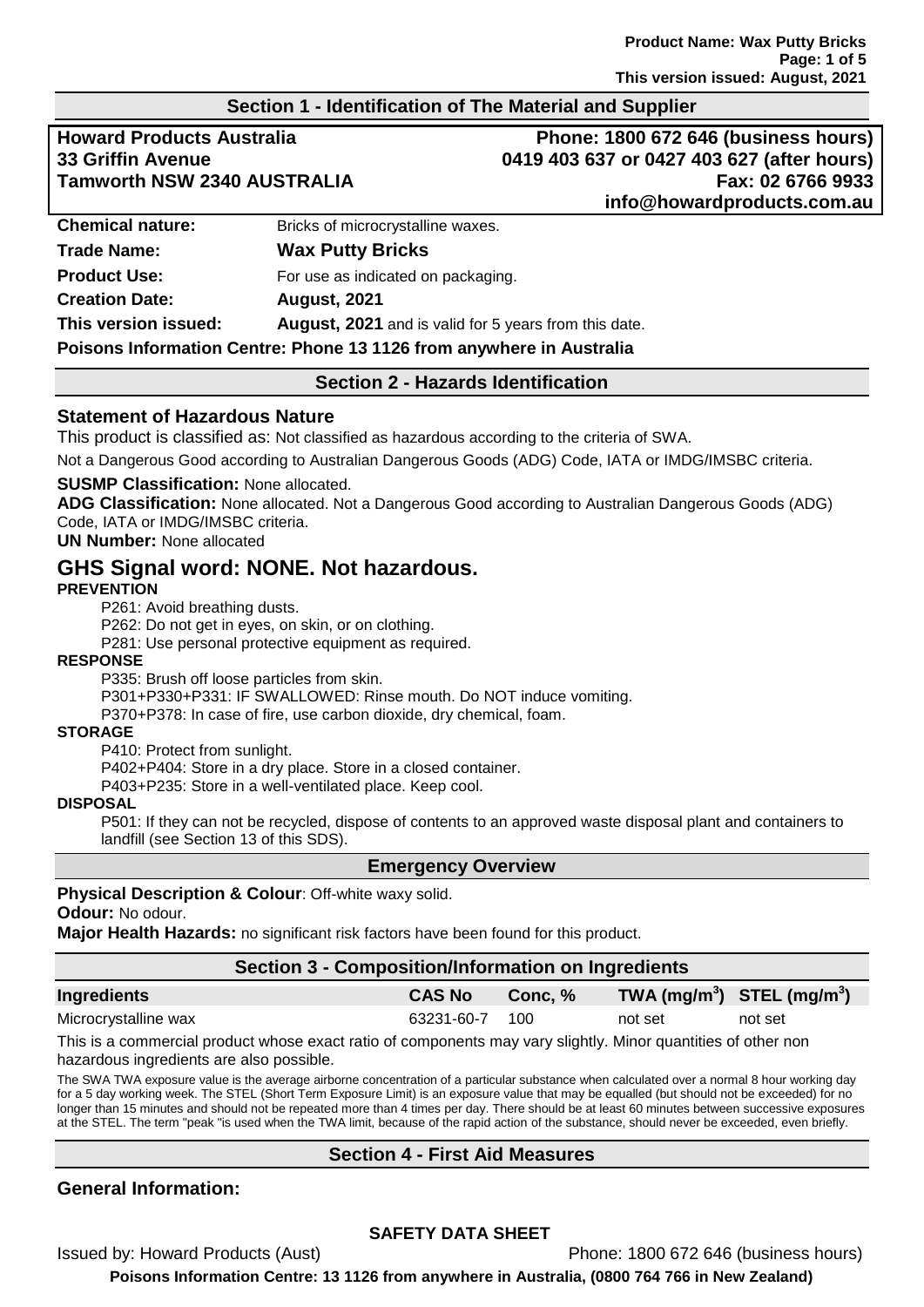**Product Name: Wax Putty Bricks Page: 2 of 5 This version issued: August, 2021**

You should call The Poisons Information Centre if you feel that you may have been poisoned, burned or irritated by this product. The number is 13 1126 from anywhere in Australia (0800 764 766 in New Zealand) and is available at all times. Have this SDS with you when you call.

**Inhalation:** First aid is not generally required. If in doubt, contact a Poisons Information Centre or a doctor. **Skin Contact:** Gently brush away excess particles. Irritation is unlikely. However, if irritation does occur, flush with lukewarm, gently flowing water for 5 minutes or until chemical is removed.

**Eye Contact:** Quickly and gently brush particles from eyes. Immediately flush the contaminated eye(s) with lukewarm, gently flowing water until the particles are removed, while holding the eyelid(s) open. Obtain medical attention if irritation persists, or if particles are lodged in surface of the eye(s). Take special care if exposed person is wearing contact lenses.

**Ingestion:** If product is swallowed or gets in mouth, do NOT induce vomiting; wash mouth with water and give some water to drink. If symptoms develop, or if in doubt contact a Poisons Information Centre or a doctor.

## **Section 5 - Fire Fighting Measures**

**Fire and Explosion Hazards**: The major hazard in fires is usually inhalation of heated and toxic or oxygen deficient (or both), fire gases. There is no risk of an explosion from this product under normal circumstances if it is involved in a fire. Violent steam generation or eruption may occur upon application of direct water stream on hot liquids.

Fire decomposition products from this product may be toxic if inhaled. Take appropriate protective measures. **Extinguishing Media:** In case of fire, use carbon dioxide, dry chemical or foam.

**Fire Fighting:** When fighting fires involving significant quantities of this product, wear a splash suit complete with self contained breathing apparatus.

**Flash point:** 250°C

**Upper Flammability Limit:** No data. **Lower Flammability Limit:** No data. **Autoignition temperature:** No data. **Flammability Class:** No data.

#### **Section 6 - Accidental Release Measures**

**Accidental release:** Minor spills do not normally need any special cleanup measures. In the event of a major spill, prevent spillage from entering drains or water courses. As a minimum, wear overalls, goggles and gloves. Suitable materials for protective clothing include rubber, PVC and Nitrile. Eye/face protective equipment should comprise, as a minimum, protective glasses and, preferably, goggles. If there is a significant chance that dusts are likely to build up in cleanup area, we recommend that you use a suitable dust mask.

Stop leak if safe to do so, and contain spill. Sweep up and shovel or collect recoverable product into labelled containers for recycling or salvage, and dispose of promptly. Consider vacuuming if appropriate. Recycle containers wherever possible after careful cleaning. After spills, wash area preventing runoff from entering drains. If a significant quantity of material enters drains, advise emergency services. This material may be suitable for approved landfill. Ensure legality of disposal by consulting regulations prior to disposal. Thoroughly launder protective clothing before storage or re-use. Advise laundry of nature of contamination when sending contaminated clothing to laundry.

## **Section 7 - Handling and Storage**

**Handling:** Keep exposure to this product to a minimum, and minimise the quantities kept in work areas. Check Section 8 of this SDS for details of personal protective measures, and make sure that those measures are followed. The measures detailed below under "Storage" should be followed during handling in order to minimise risks to persons using the product in the workplace. Also, avoid contact or contamination of product with incompatible materials listed in Section 10.

**Storage:** Store packages of this product in a cool place. Make sure that containers of this product are kept tightly closed. Keep containers dry and away from water. Keep containers of this product in a well ventilated area. Protect this product from light. Make sure that the product does not come into contact with substances listed under "Incompatibilities" in Section 10. Check packaging - there may be further storage instructions on the label.

## **Section 8 - Exposure Controls and Personal Protection**

The following Australian Standards will provide general advice regarding safety clothing and equipment:

Respiratory equipment: **AS/NZS 1715**, Protective Gloves: **AS 2161**, Occupational Protective Clothing: AS/NZS 4501 set 2008, Industrial Eye Protection: **AS1336** and **AS/NZS 1337**, Occupational Protective Footwear: **AS/NZS2210**.

**SWA Exposure Limits TWA (mg/m<sup>3</sup>**

Exposure limits have not been established by SWA for this product.

## **) STEL (mg/m<sup>3</sup> )**

**SAFETY DATA SHEET**

Issued by: Howard Products (Aust) Phone: 1800 672 646 (business hours)

**Poisons Information Centre: 13 1126 from anywhere in Australia, (0800 764 766 in New Zealand)**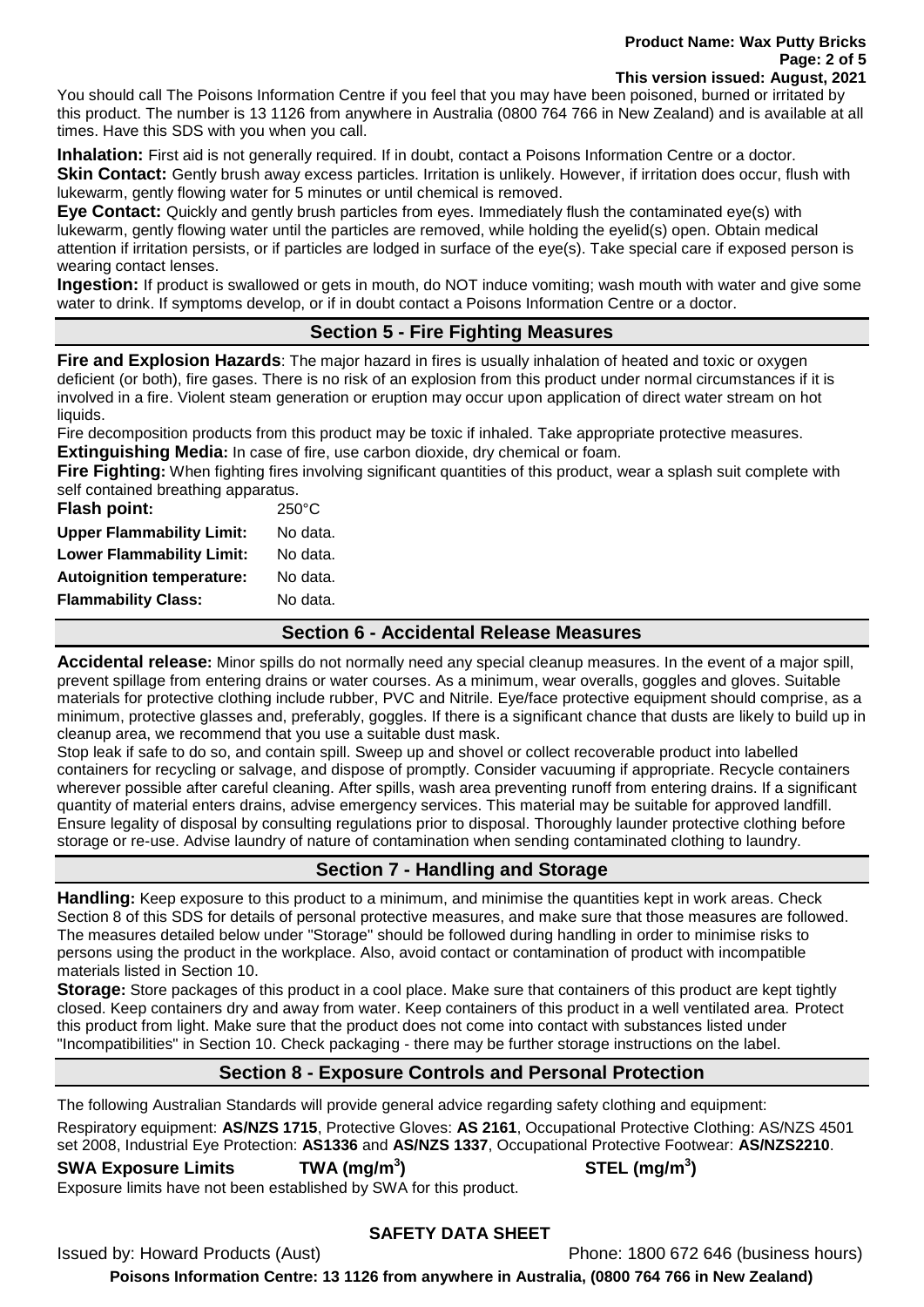No special equipment is usually needed when occasionally handling small quantities. The following instructions are for bulk handling or where regular exposure in an occupational setting occurs without proper containment systems. **Ventilation:** No special ventilation requirements are normally necessary for this product. However make sure that the work environment remains clean and that dusts are minimised.

**Eye Protection:** Eye protection is not normally necessary when this product is being used. However, if in doubt, wear suitable protective glasses or goggles.

**Skin Protection:** The information at hand indicates that this product is not harmful and that normally no special skin protection is necessary. However, we suggest that you routinely avoid contact with all chemical products and that you wear suitable gloves (preferably elbow-length) when lengthy skin contact is likely.

**Protective Material Types:** There is no specific recommendation for any particular protective material type. **Respirator:** If there is a significant chance that dusts are likely to build up in the area where this product is being used, we recommend that you use a suitable dust mask.

## **Section 9 - Physical and Chemical Properties:**

| <b>Physical Description &amp; colour:</b> | Off-white waxy solid. |
|-------------------------------------------|-----------------------|
| Odour:                                    | No odour.             |
| <b>Boiling Point:</b>                     | Not available.        |
| <b>Freezing/Melting Point:</b>            | $65^{\circ}$ C        |
| <b>Volatiles:</b>                         | No data.              |
| <b>Vapour Pressure:</b>                   | Negligible.           |
| <b>Vapour Density:</b>                    | Not applicable.       |
| <b>Specific Gravity:</b>                  | Approx 0.89           |
| <b>Water Solubility:</b>                  | Negligible.           |
| pH:                                       | No data.              |
| <b>Volatility:</b>                        | No data.              |
| <b>Odour Threshold:</b>                   | No data.              |
| <b>Evaporation Rate:</b>                  | Not applicable.       |
| <b>Coeff Oil/water Distribution:</b>      | No data               |
| <b>Viscosity:</b>                         | Not applicable.       |
| <b>Autoignition temp:</b>                 | No data.              |

## **Section 10 - Stability and Reactivity**

**Reactivity:** This product is unlikely to react or decompose under normal storage conditions. However, if you have any doubts, contact the supplier for advice on shelf life properties.

**Conditions to Avoid:** This product should be kept in a cool place, preferably below 30°C. Keep containers tightly closed. Containers should be kept dry. Keep containers and surrounding areas well ventilated. Protect this product from light.

**Incompatibilities:** strong oxidising agents.

**Fire Decomposition:** Combustion forms carbon dioxide, and if incomplete, carbon monoxide and possibly smoke. Water is also formed. Carbon monoxide poisoning produces headache, weakness, nausea, dizziness, confusion, dimness of vision, disturbance of judgment, and unconsciousness followed by coma and death.

**Polymerisation:** This product will not undergo polymerisation reactions.

## **Section 11 - Toxicological Information**

# **Local Effects:**

**Target Organs:** There is no data to hand indicating any particular target organs.

## **Classification of Hazardous Ingredients**

## Ingredient **Risk Phrases**

No ingredient mentioned in the HSIS Database is present in this product at hazardous concentrations.

#### **Potential Health Effects**

## **Inhalation:**

**Short Term Exposure:** Available data indicates that this product is not harmful. In addition product is unlikely to cause any discomfort or irritation.

**Long Term Exposure:** No data for health effects associated with long term inhalation.

## **Skin Contact:**

## **SAFETY DATA SHEET**

Issued by: Howard Products (Aust) Phone: 1800 672 646 (business hours)

**Poisons Information Centre: 13 1126 from anywhere in Australia, (0800 764 766 in New Zealand)**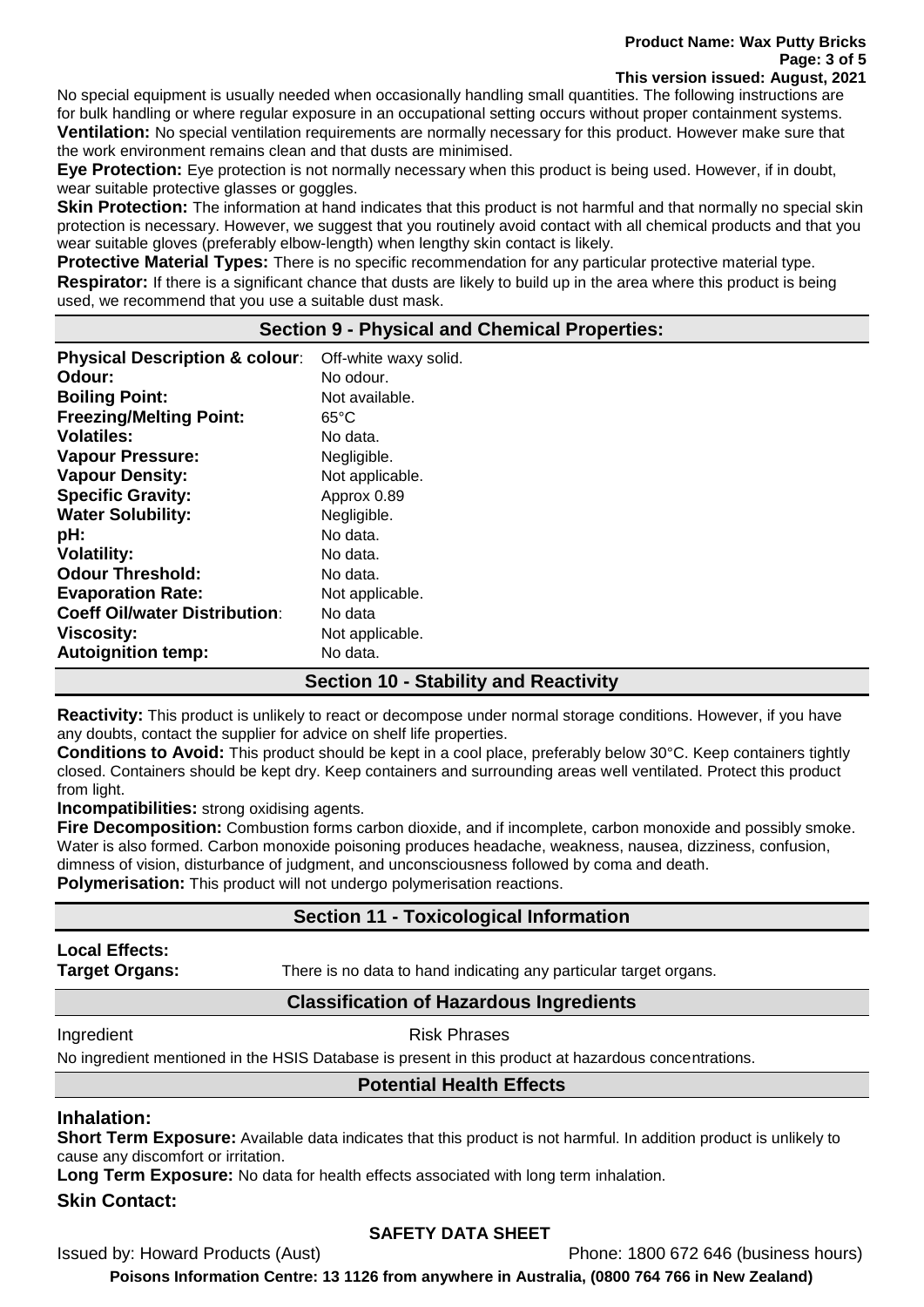**Short Term Exposure:** Available data indicates that this product is not harmful. It should present no hazards in normal use. In addition product is unlikely to cause any discomfort in normal use.

**Long Term Exposure:** No data for health effects associated with long term skin exposure.

## **Eye Contact:**

**Short Term Exposure:** This product is likely to be mechanically irritating. If exposure is minor or brief, no long term effects should result. However, if material is not removed promptly, scratches to surface of the eye may result with long term consequences.

**Long Term Exposure:** No data for health effects associated with long term eye exposure.

## **Ingestion:**

**Short Term Exposure:** Significant oral exposure is considered to be unlikely. Available data shows that this product is not harmful. This product is unlikely to cause any irritation problems in the short or long term. **Long Term Exposure:** No data for health effects associated with long term ingestion.

## **Carcinogen Status:**

**SWA:** No significant ingredient is classified as carcinogenic by SWA. **NTP:** No significant ingredient is classified as carcinogenic by NTP. **IARC:** No significant ingredient is classified as carcinogenic by IARC.

## **Section 12 - Ecological Information**

Insufficient data to be sure of status.

## **Section 13 - Disposal Considerations**

**Disposal:** This product may be recycled if unused, or if it has not been contaminated so as to make it unsuitable for its intended use. If it has been contaminated, it may be possible to reclaim the product by filtration, distillation or some other means. If neither of these options is suitable in-house, consider controlled incineration, or contact a specialist waste disposal company.

## **Section 14 - Transport Information**

**UN Number:** This product is not classified as a Dangerous Good by ADG, IATA or IMDG/IMSBC criteria. No special transport conditions are necessary unless required by other regulations.

## **Section 15 - Regulatory Information**

**AICS:** This product is compliant with NICNAS regulations.

#### **Section 16 - Other Information**

#### **This SDS contains only safety-related information. For other data see product literature.**

#### **Acronyms:**

| <b>ADG Code</b>     | Australian Code for the Transport of Dangerous Goods by Road and Rail $(7^{th}$ edition)                               |
|---------------------|------------------------------------------------------------------------------------------------------------------------|
| <b>AICS</b>         | Australian Inventory of Chemical Substances                                                                            |
| <b>SWA</b>          | Safe Work Australia, formerly ASCC and NOHSC                                                                           |
| <b>CAS number</b>   | <b>Chemical Abstracts Service Registry Number</b>                                                                      |
| <b>Hazchem Code</b> | Emergency action code of numbers and letters that provide information to emergency<br>services especially firefighters |
| <b>IARC</b>         | International Agency for Research on Cancer                                                                            |
| <b>NOS</b>          | Not otherwise specified                                                                                                |
| <b>NTP</b>          | National Toxicology Program (USA)                                                                                      |
| <b>SUSMP</b>        | Standard for the Uniform Scheduling of Medicines & Poisons                                                             |
| <b>UN Number</b>    | <b>United Nations Number</b>                                                                                           |
| THE CBC CHAMA DICEC | <u>DECT KNOWLEDCE OF THE HEALTH AND CAFETY HAZADD INFODIAATION OF THE DDODHCT AND HOL</u>                              |

OUR BEST KNOWLEDGE OF THE HEALTH AND SAFETY HAZARD INFORMATIO TO SAFELY HANDLE AND USE THE PRODUCT IN THE WORKPLACE. EACH USER MUST REVIEW THIS SDS IN THE CONTEXT OF HOW THE PRODUCT WILL BE HANDLED AND USED IN THE WORKPLACE. IF CLARIFICATION OR FURTHER INFORMATION IS NEEDED TO ENSURE THAT AN APPROPRIATE RISK ASSESSMENT CAN BE MADE, THE USER SHOULD CONTACT THIS COMPANY SO WE CAN ATTEMPT TO OBTAIN ADDITIONAL INFORMATION FROM OUR SUPPLIERS OUR RESPONSIBILITY FOR PRODUCTS SOLD IS SUBJECT TO OUR STANDARD TERMS AND CONDITIONS, A COPY OF WHICH IS SENT TO OUR CUSTOMERS AND IS ALSO AVAILABLE ON REQUEST.

Please read all labels carefully before using product.